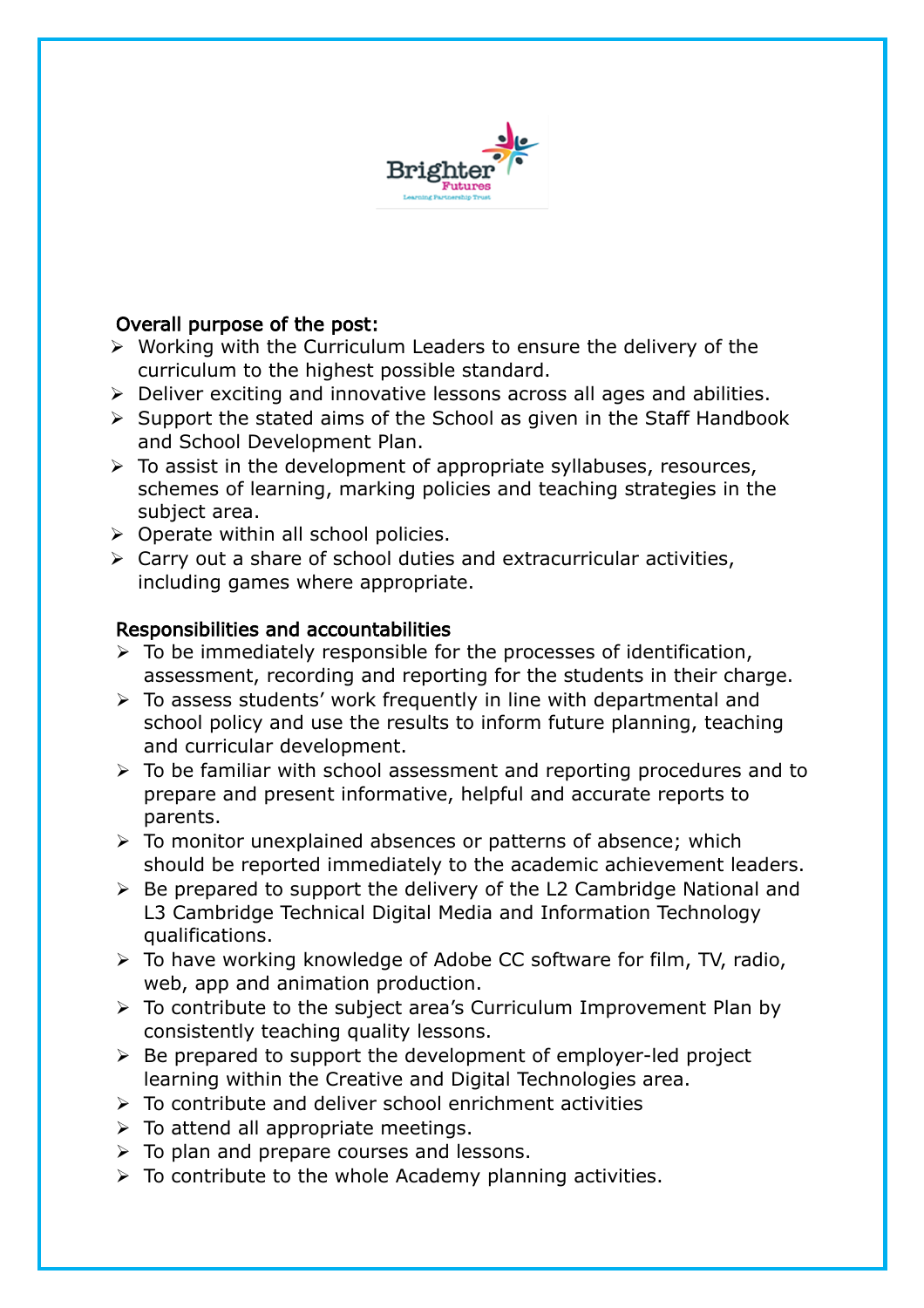- $\triangleright$  To keep abreast of relevant curricular and educational developments
- $\triangleright$  Commitment to regular and high-quality assessment and feedback
- $\triangleright$  To manage student learning through effective teaching in accordance with department schemes of work and policies
- $\triangleright$  To use a variety of methods and approaches which differentiate and stimulate to match curricular objectives and the range of student needs and ensure equal opportunity for all students
- $\triangleright$  To set and mark regularly, (in accordance with the school's assessment and marking policy), to consolidate and extend learning and to encourage students to take responsibility for their own learning
- $\triangleright$  To work effectively as a member of the department to improve the quality of teaching and learning
- > To set high expectations for all students, to deepen their knowledge and understanding and to maximise their achievement
- $\triangleright$  To use positive management of behaviour in an environment of mutual respect that allows students to feel safe and secure and promotes their self-esteem
- $\triangleright$  To support individual students and groups of students through attendance of such events as major extracurricular events

## **Professional Standards & Development**

- $\triangleright$  To be a role model to students through personal presentation, dress and professional conduct.
- $\triangleright$  To arrive in class, on or before the start of the lesson, and to begin and end lessons on time.
- $\triangleright$  To cover for absent colleagues as required and to assist with examination invigilation as requested.
- $\triangleright$  To co-operate with the employer in all matters concerning Health and Safety and specifically to take reasonable care of their own Health & Safety, and that of any other persons who may be affected by their acts or omissions at work.
- $\triangleright$  To be familiar with the school handbook and support all the school's policies.
- $\triangleright$  To establish effective working relationships with professional colleagues and associate staff.
- $\triangleright$  To strive for personal and professional development through active involvement in the school's appraisal system and performance management procedures.
- $\triangleright$  To liaise effectively with parents and with other agencies with responsibility for students' education and welfare.
- $\triangleright$  To liaise effectively with parents and with other agencies with responsibility for students' education and welfare.